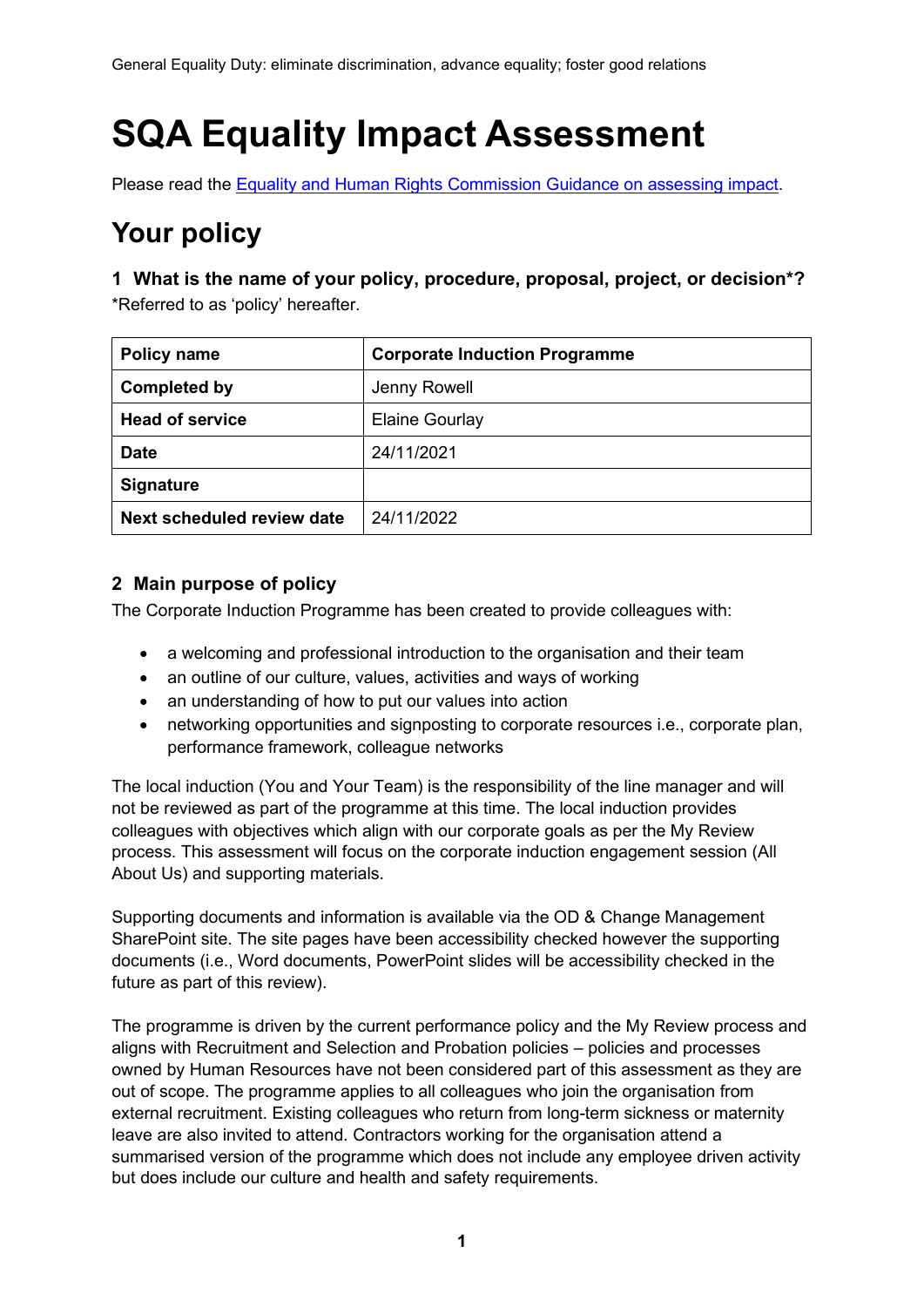#### **3 Information and evidence used to evaluate impact**

#### **Internal Consultation with Networks**

Consultation with internal colleague networks (Appreciate Culture and Ethnicity (ACE), Rainbow, Young Person's and Disability) was carried out during November 2021 to explore the content of the "All About Us" classroom-based activity on those who share protected characteristics. This consultation focused on delivery in the virtual classroom and will be repeated once we have a better understanding of the direction of the Smarter Working Programme within SQA. A proposed return to the physical classroom environment for delivery of "All About Us" will have an impact on people who share protected characteristics.

#### **Rainbow Network (LGBT+)**

• Following consultation an amendment will be made to an introduction exercise, in response to advice from the network chair. Colleagues in attendance will be invited to share their preferred pronoun during the introductory icebreaker to facilitate the opportunity to express preferred pronouns. Originally this opportunity was not built into the icebreaker and there was a potential negative impact for colleagues who share the protected characteristic of gender reassignment as colleagues who may not have been provided with the opportunity to express their preferred pronoun.

#### **ACE (Appreciate Culture and Ethnicity)**

• No gaps highlighted

#### **Young Person's Network**

• No gaps highlighted

#### **Disability Network**

• No gaps highlighted

#### **Accessibility**

The onset of COVID-19 prompted a rapid transition from the physical classroom to virtual training delivery, this change impacted on the engagement session which forms part of the policy. According to the Chartered Institute of Professional Development (CIPD) virtual learning provides a more flexible provision of learning support and it is expected that as employers turn increasingly to hybrid working the level of change towards digital or blended learning approaches will be maintained (CIPD, Effective Virtual Classroom Practice, Oct 21).

Based on this research the classroom-based activity "All About Us" will continue to be made available through a blended approach, combining online learning with delivery. At the point of this review, delivery is virtual via Microsoft Teams and lasts a maximum of two hours in line with best practice for virtual training delivery. This method of delivery will continue until we have a better understanding of what Smarting Working will look like within the organisation.

As part of the upcoming review as we progress towards Smarter Working, consideration will be given to a calendar of events, both physical and virtual to ensure accessibility for all colleagues with minimal negative impact based on protected characteristics.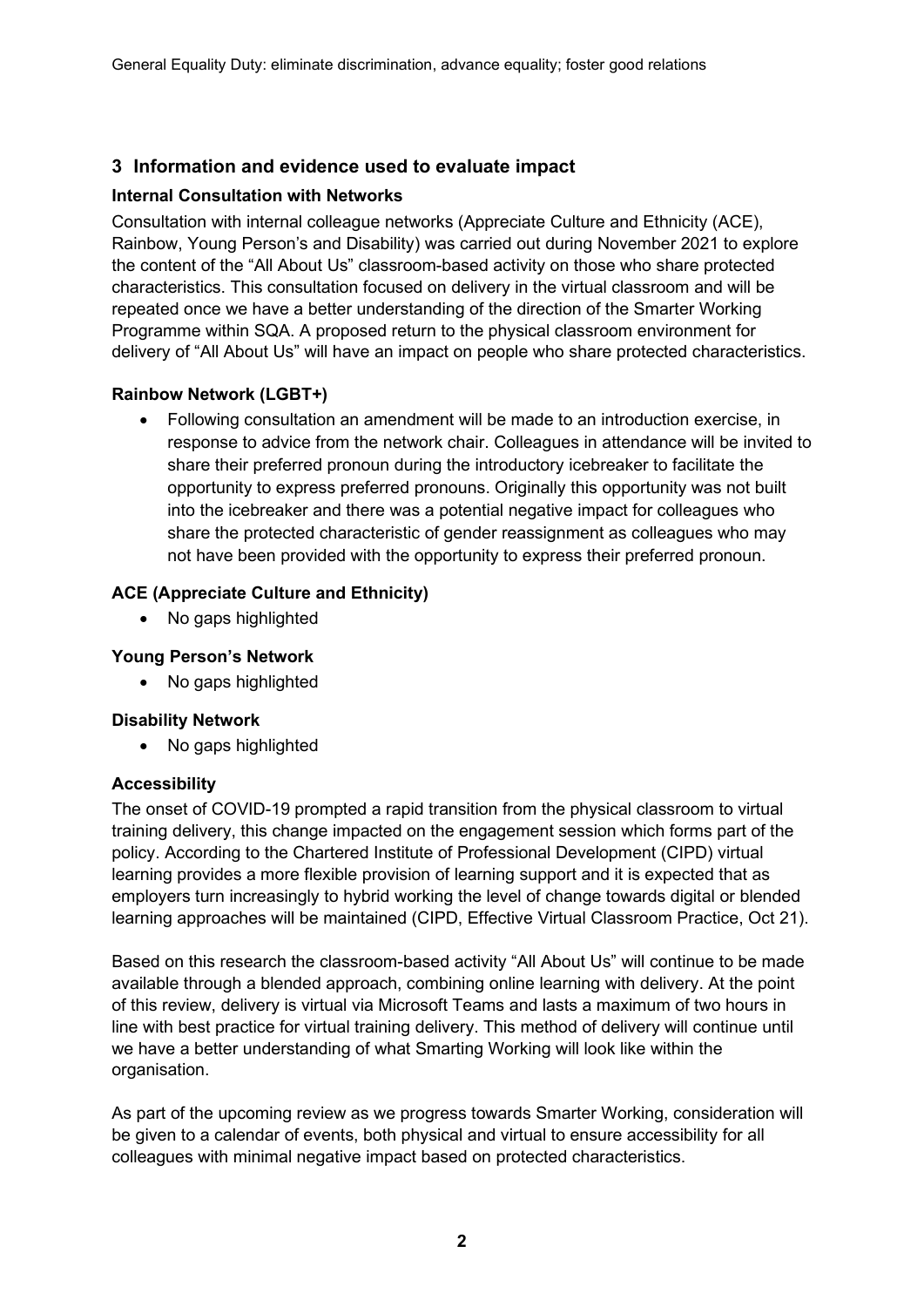The Chartered Institute of Professional Development (CIPD) include the following in their diversity and inclusion guidance for learning and development, each point is covered within the induction programme. "Include diversity issues in induction programmes, including raising awareness of employee network groups, so that all new employees know about the organisation's values and policies." The programme achieves this by including information on employee networks, a values-based exercise and signposting to policy as required (CIPD, [Diversity and Inclusion in the Workplace,](https://www.cipd.co.uk/knowledge/fundamentals/relations/diversity/factsheet#gref) Factsheet – May 2021)

Work is currently ongoing internally in collaboration with the Disability Network to create Autism Awareness training. Once created, this module will become part of the required learning for the Corporate Induction Programme. This learning will be completed ahead of colleagues attending "All About Us" and will provide a foundation of knowledge for consideration by colleagues in the classroom environment.

Around 8% of SQA colleagues currently identify as disabled, this growth highlights the need for additional consideration now and in the future for those who self-identify as having a disability. The consultation with the Disability Network Chair provided valuable insight into aspects of the virtual classroom which may positively or negatively impact on disabled colleagues. The composition of the virtual "All About Us" has scope to impact positively due  $to -$ 

- During housekeeping colleagues are reminded that they are free to step away from the screen/desk if they need to for comfort reasons
- The maximum time is 2 hours in acknowledgement of mental fatigue
- PowerPoint slides are used minimally (approx. 30% of duration) and are sent via email following the session for review
- SharePoint is used as a resource and is accessibility checked
- Presenter uses their camera when delivering and promotes the benefits of sharing video for the purpose of engagement, this also enables lip reading for colleagues with hearing difficulties
- Colleagues are invited to advise of any special arrangements that they require ahead of attending "All About Us" in the welcome e-mail/calendar invite

Consultation with Disability Network representatives will continue in the future as we transition from remote to Smarter Working as an organisation.

We currently employ 130 colleagues on a part-time basis. To ensure the programme remains accessible the "All About Us" session is scheduled at varied dates and times across the working week to accommodate colleague working patterns. During engagement conversations with the hiring manager which take place before a new colleague start date, the schedule for "All About Us" is shared and adjustments are made to accommodate new colleague working patterns.

Moreover, 111/130 of the part-time colleagues identify as female. The flexibility on date and time also ensures that female colleagues are not disproportionately impacted when working on a part-time basis.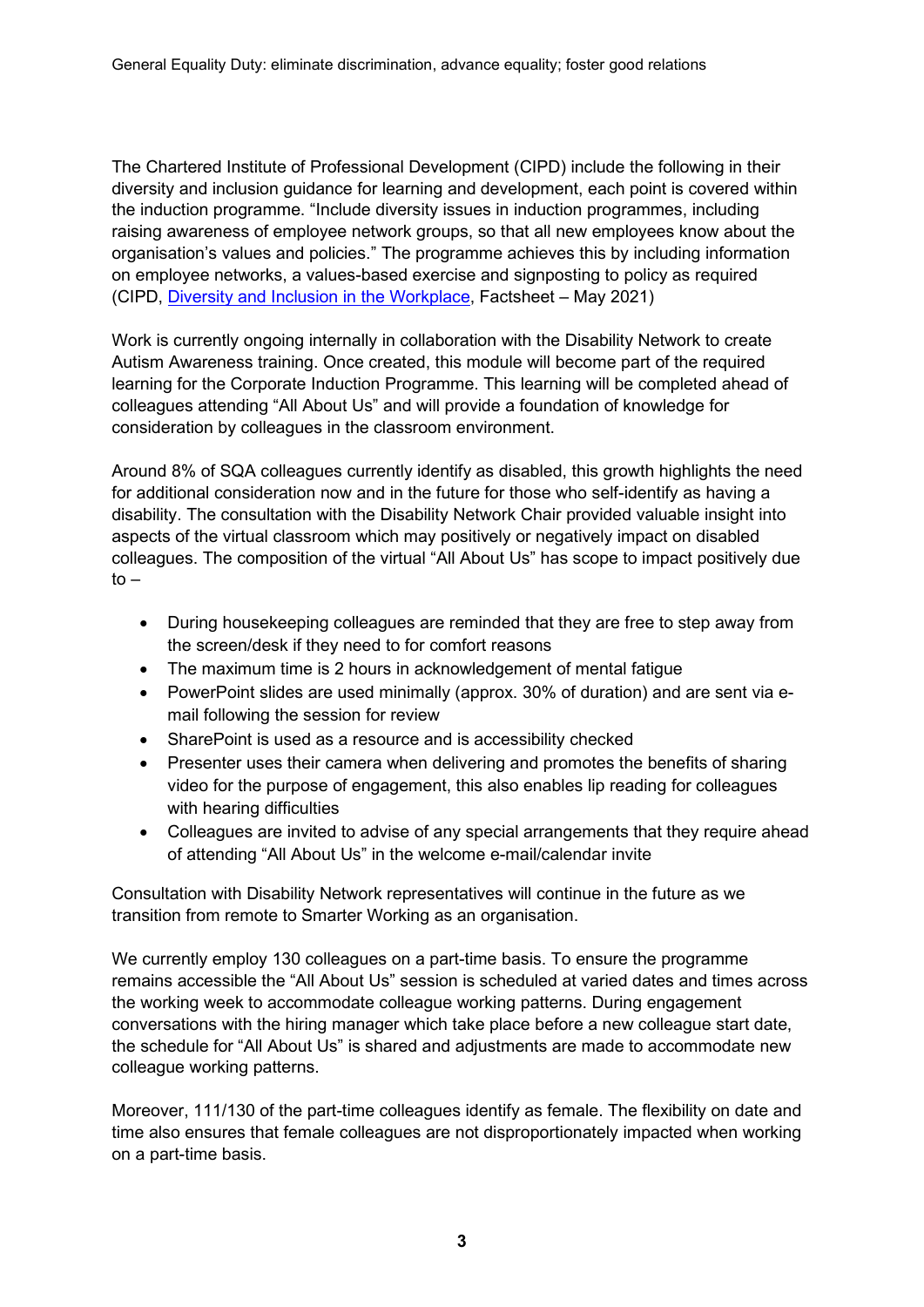Data collected in December 2021 based colleagues who engaged with the induction programme over a two-year period (January 2020-December 2021) highlighted the following; 64.9% identify as female, the largest demographic in terms of age was the 16-24 age group with 40 (19% of overall sample). Equality data will continue to be monitored as part of this review on a quarterly basis. The programme content will not be changed as this is defined by the organisation and overall corporate plan however following significant changes in the data adjustments will be made as necessary to the delivery method/s used.

# **Public Sector Equality Duty**

SQA is required to have 'due regard' to the need to eliminate unlawful discrimination, advance equality of opportunity and foster good relations.

This section provides the opportunity to capture how the policy will contribute towards the three aims of the general equality duty, and to consider if there is anything more we need to do to meet our responsibilities.

### **5 How might this policy impact on people who share protected characteristics?**

Please consider positive or negative impacts. (At the beginning of the process, you may want to record perceived impact. Ongoing monitoring of the policy will allow you to measure the actual impact of the policy.)

| <b>Protected characteristic</b> | Impact<br>(positive/negative/neutral) | Please provide more<br>information                                                                                                                                                                                                                                                                                                                                                                             |  |
|---------------------------------|---------------------------------------|----------------------------------------------------------------------------------------------------------------------------------------------------------------------------------------------------------------------------------------------------------------------------------------------------------------------------------------------------------------------------------------------------------------|--|
| Age                             | <b>Neutral</b>                        | Colleagues aged 16-24<br>made up 19% of the<br>Induction Programme<br>audience between January<br>2020 and 7th December<br>2021.                                                                                                                                                                                                                                                                               |  |
| <b>Disability</b>               | Positive                              | As highlighted above the<br>current virtual delivery has<br>positive impact based on -<br>housekeeping rules,<br>duration, follow up methods,<br>materials used and use of<br>cameras for visual cues.<br>The consultation did not<br>highlight any gaps however<br>we will continue to monitor<br>the data and consult with<br><b>Disability Network</b><br>representatives around<br>changes to the delivery |  |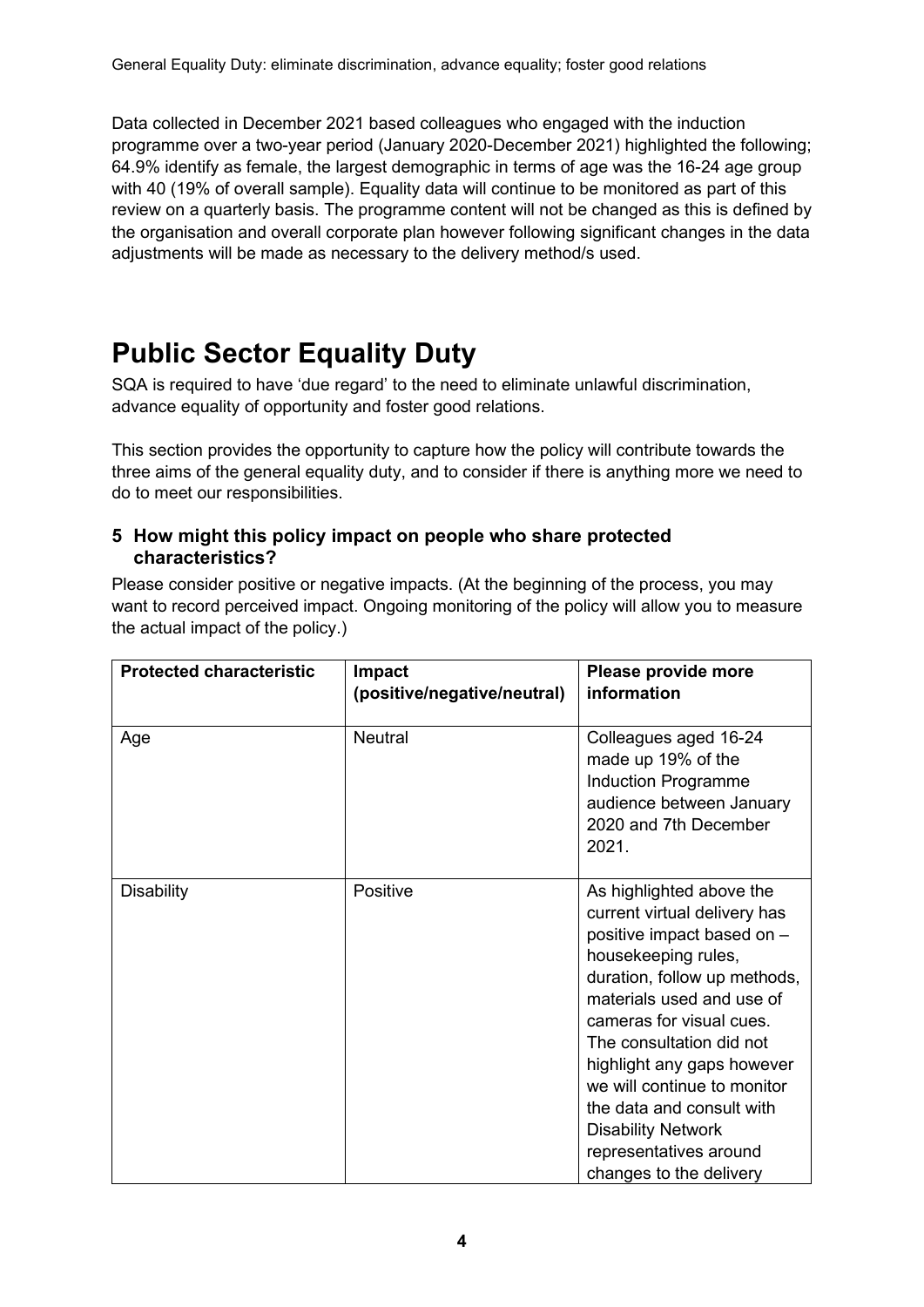| <b>Protected characteristic</b><br>Impact<br>(positive/negative/neutral) |                | Please provide more<br>information                                                                                                                                                                                                                                                                             |  |  |
|--------------------------------------------------------------------------|----------------|----------------------------------------------------------------------------------------------------------------------------------------------------------------------------------------------------------------------------------------------------------------------------------------------------------------|--|--|
|                                                                          |                | following Smarter Working<br>Programme implementation.                                                                                                                                                                                                                                                         |  |  |
| Marriage or civil partnership                                            | <b>Neutral</b> | There is no current data<br>available or employee<br>networks in place to inform<br>decision making.                                                                                                                                                                                                           |  |  |
| Race                                                                     | <b>Neutral</b> | 39 Colleagues identified<br>they were from a BAME<br>background, around 18% of<br>the Induction Programme<br>audience between January<br>2020 and 7th December<br>2021.<br>There is no evidence to<br>suggest we have a gap<br>however we will continue to<br>monitor the data and consult<br>with colleagues. |  |  |
| Religion, belief or non-belief                                           | <b>Neutral</b> | 90 Colleagues identified<br>their religious background,<br>around 40% of the Induction<br>Programme audience<br>between January 2020 and<br>7th December 2021.<br>There is no evidence to<br>suggest we have a gap<br>however we will continue to<br>monitor the data and consult<br>with colleagues.          |  |  |
| Sexual orientation                                                       | <b>Neutral</b> | 132 colleagues identified<br>their sexual orientation<br>however there is no<br>evidence to suggest we<br>have a gap. We will<br>continue to monitor the data<br>and consult with colleagues.                                                                                                                  |  |  |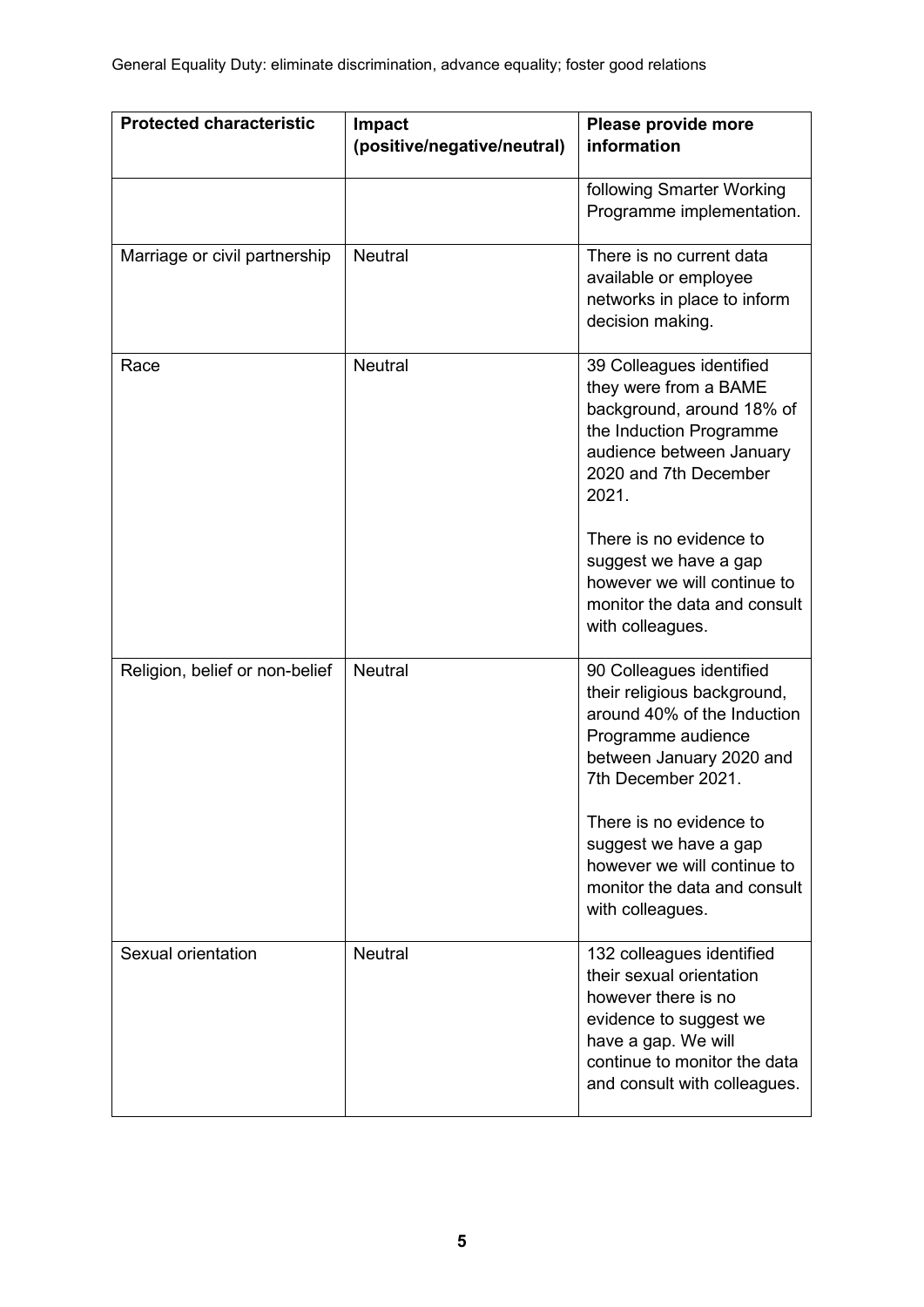| <b>Protected characteristic</b>                              | <b>Impact</b><br>(positive/negative/neutral) | Please provide more<br>information                                                                                                                                                                                                                                                                                                                                                                                                                                                      |  |
|--------------------------------------------------------------|----------------------------------------------|-----------------------------------------------------------------------------------------------------------------------------------------------------------------------------------------------------------------------------------------------------------------------------------------------------------------------------------------------------------------------------------------------------------------------------------------------------------------------------------------|--|
|                                                              |                                              |                                                                                                                                                                                                                                                                                                                                                                                                                                                                                         |  |
| Gender re-assignment<br>(gender identity and<br>transgender) | <b>Neutral</b>                               | Following consultation with<br>the Rainbow Network<br>(LGBT+) an amendment<br>was made to the corporate<br>induction engagement<br>session to avoid<br>mistaking/assuming<br>pronouns. All new<br>colleagues will be invited to<br>share their preferred<br>pronoun if they wish during<br>the introductory icebreaker<br>as per advice.<br>This was the only gap<br>identified by the consultation<br>process, we will continue to<br>monitor the data and consult<br>with colleagues. |  |
| Pregnancy/maternity                                          | <b>Neutral</b>                               | Colleagues returning from<br>maternity leave are invited<br>to attend "All About Us" and<br>the data suggests that these<br>colleagues may be<br>disproportionately impacted<br>due to part-time working.<br>To allow new working<br>patterns to be implemented<br>this invite will be issued<br>around 8 weeks following<br>return to work, rather than<br>immediately. This provision<br>will continue to be reviewed<br>as we transition to Smarter<br>Working.                      |  |
| Sex                                                          | <b>Neutral</b>                               | Where is has been<br>highlighted above female<br>colleagues may be<br>disproportionately impacted<br>due to increased part-time<br>working. This impact is<br>managed by providing<br>flexibility with varied dates                                                                                                                                                                                                                                                                     |  |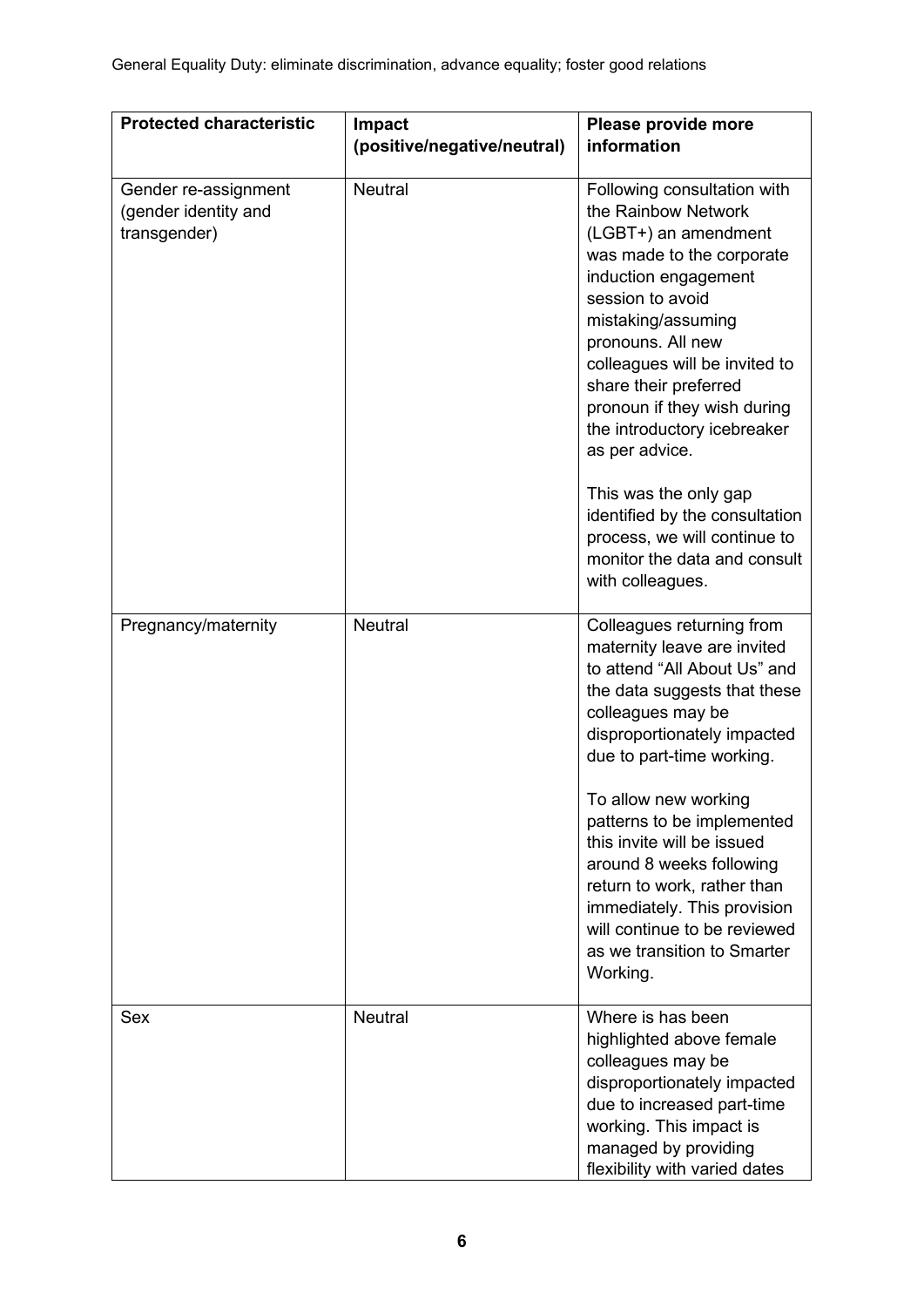| <b>Protected characteristic</b>     | Impact<br>(positive/negative/neutral) | Please provide more<br>information                                                                                                             |
|-------------------------------------|---------------------------------------|------------------------------------------------------------------------------------------------------------------------------------------------|
|                                     |                                       | and times for classroom-<br>based induction activity.                                                                                          |
|                                     |                                       | Colleagues who identify as<br>female made up 64.9% of<br>the Induction Programme<br>audience between January<br>2020 and 7th December<br>2021. |
|                                     |                                       | The provision will continue<br>to be reviewed as we<br>transition to Smarter<br>Working to allow all working<br>patterns to be implemented.    |
| Care experience (where<br>relevant) | <b>Neutral</b>                        | There is no evidence to<br>suggest we have a gap<br>however we will continue to<br>monitor the data and consult<br>with colleagues.            |

## **6 What arrangements could be implemented to reduce or mitigate any potential adverse or negative impacts identified above?**

No negative impacts have been identified during the above review however, with the Smarter Working Programme likely to be implemented early next year there may be potential adverse or negative impacts on colleagues with protected characteristics.

We will be part of the Smarter Working Programme implementation and review, collaborating with decision makers on identifying how any potential impacts can be either mitigated or avoided.

We will review the supporting documents based on the OD & Change SharePoint site and ensure these are accessibility checked in line with current advice and guidance to ensure the impact on disabled colleagues remains neutral or positive where possible.

**7 If you are proceeding with a decision that may have a negative impact despite the mitigatory arrangements identified in Step 5, are you satisfied that this is objectively justified, ie a proportionate means of achieving a legitimate aim? Please provide explanatory details.**

n/a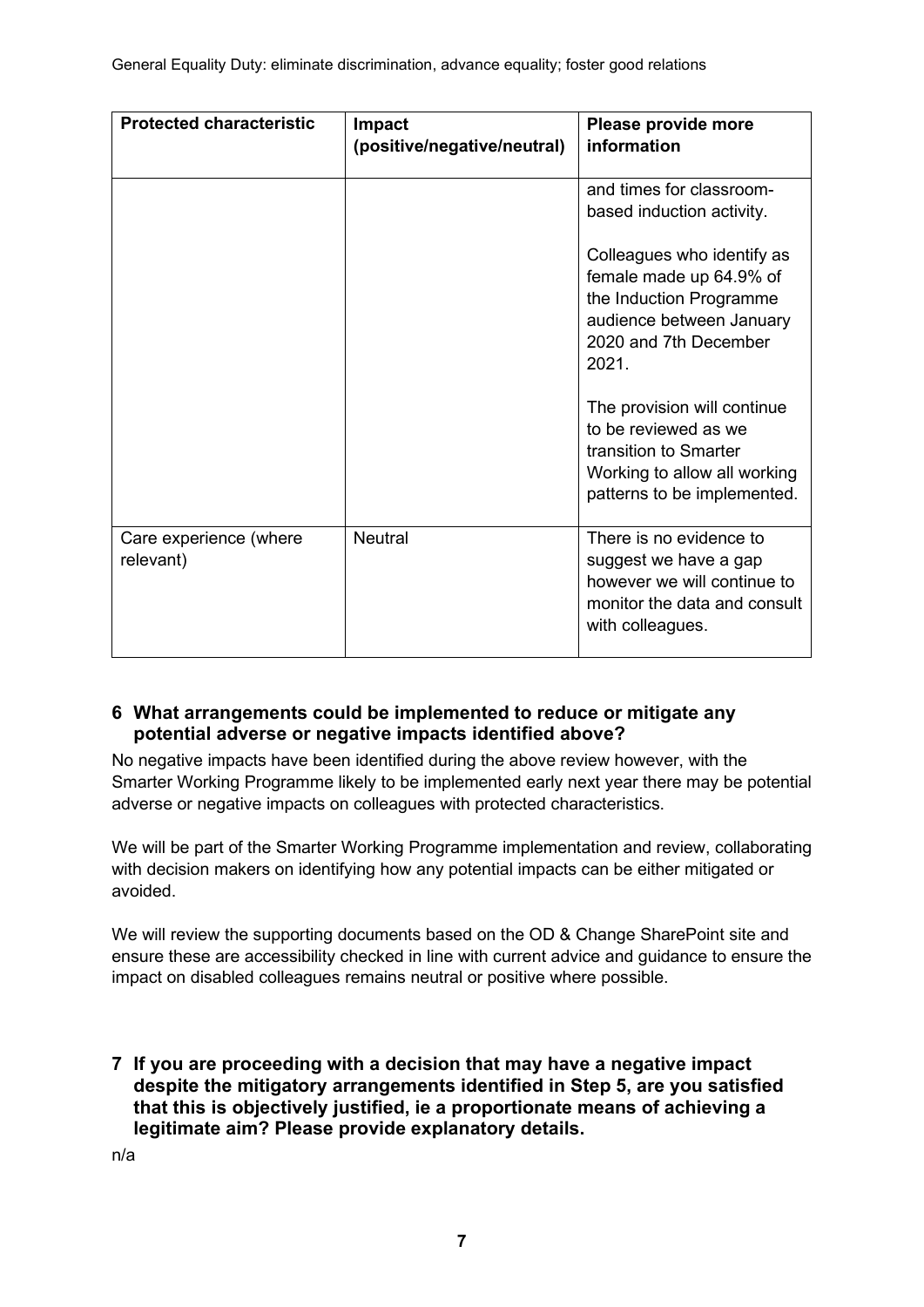#### **8 Could this policy be revised or changed to better meet the general equality duty?**

Any updates to government initiatives will be considered. An annual review of programme content and delivery method will be completed. Equality data will be monitored and any significant changes in the number of colleagues with protected characteristics will inform changes to the delivery method as necessary.

#### **9 Has there been consultation/is consultation planned with people who will be affected by this policy/procedure/project/decision? Please detail below how this has affected your decision making.**

Further consultation will take place with the Disability Network Chair and SWP representatives around accessibility as part of the plan to implement the Smarter Working Programme.

### **10 How will this policy be monitored and evaluated?**

- Data to be requested from HR Analytics and Systems on a quarterly basis to ensure the programme remains accessible to the programme audience
- Feedback forms will be issued to evaluate programme relevance and accessibility
- The programme content and structure will be reviewed 2 months following our return to the physical office to allow working patterns to be implemented
- Content will continue to be reviewed annually to ensure relevance and accessibility
- Continued consultation will employee networks on a 6 monthly basis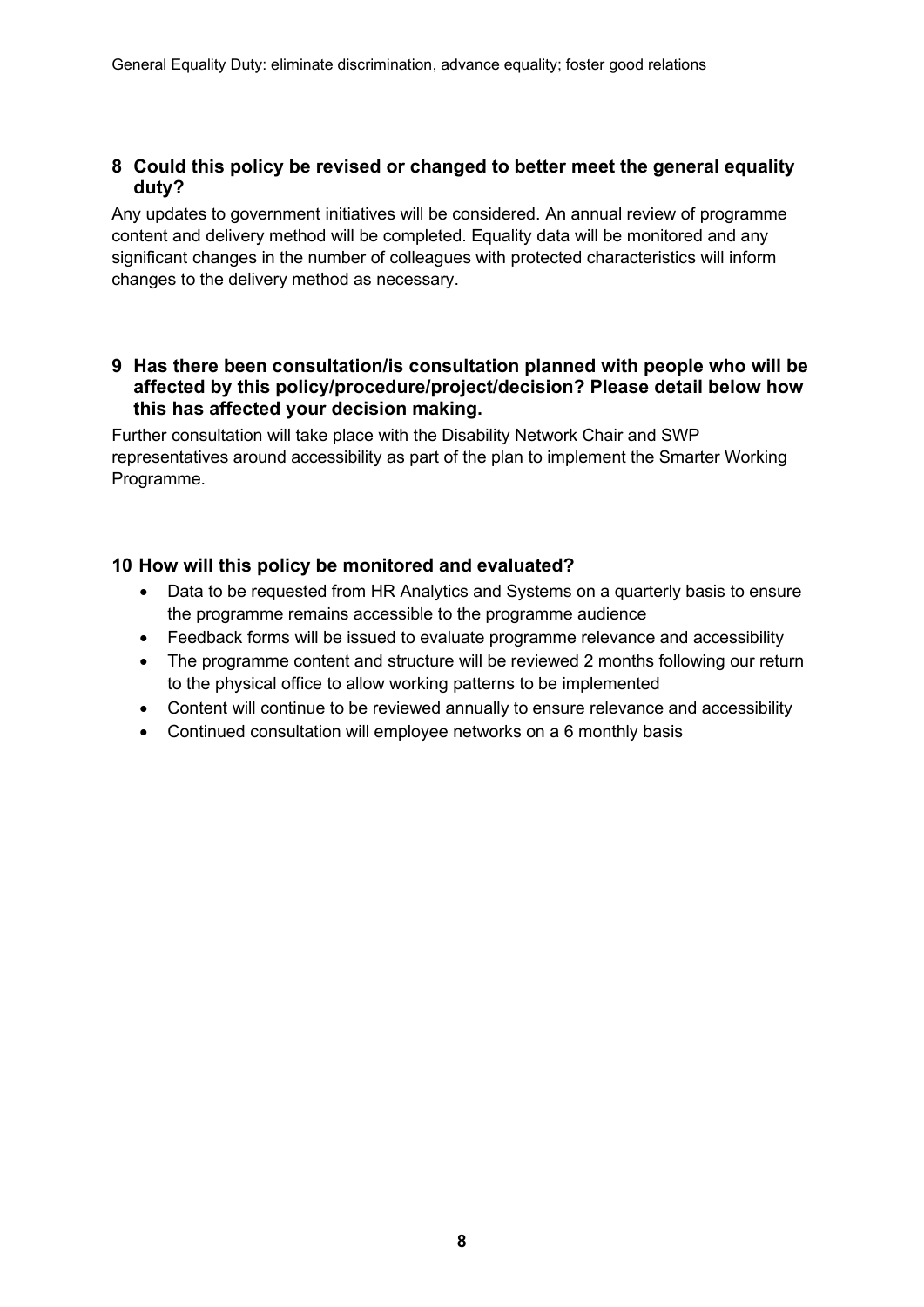# **Action plan**

| <b>Action:</b>                                                                                                                                                                                        | <b>Owners:</b>                        | Dates:                               |
|-------------------------------------------------------------------------------------------------------------------------------------------------------------------------------------------------------|---------------------------------------|--------------------------------------|
| We will ensure the programme remains relevant and<br>accessible to SQA colleagues using continued evaluation<br>and engagement with employee networks and adherence<br>to accessibility best practice | Sarah<br>Anne<br>Rooney               | <b>By March</b><br>2022              |
| We will continue to monitor the data on protected<br>characteristics by requesting equality data of new<br>colleagues quarterly (to potentially inform the delivery<br>method)                        | Sarah<br>Anne<br><b>Rooney</b>        | By<br><b>November</b><br>2022        |
| We will review supporting materials and resources<br>provided to hiring managers and new colleagues and<br>ensure all are accessibility checked and compliant with<br>most up to date best practice   | Sarah<br>Anne<br><b>Rooney</b>        | <b>By March</b><br>2022              |
| Use data when available from Smarter Working<br>Programme to inform the annual content and delivery<br>review. This will be done on a 3-month basis in line with<br>SWP reviews,                      | <b>Sarah</b><br>Anne<br><b>Rooney</b> | <b>Until</b><br><b>March</b><br>2023 |

# **Approval and publication**

Completed equality impact assessments will be published on SQA's website. As such, they must:

- ♦ be discussed and approved
- ♦ be sent electronically to [equality@sqa.org.uk](mailto:equality@sqa.org.uk)
- ♦ have actions identified, recorded and monitored as part of SQA's equality action plan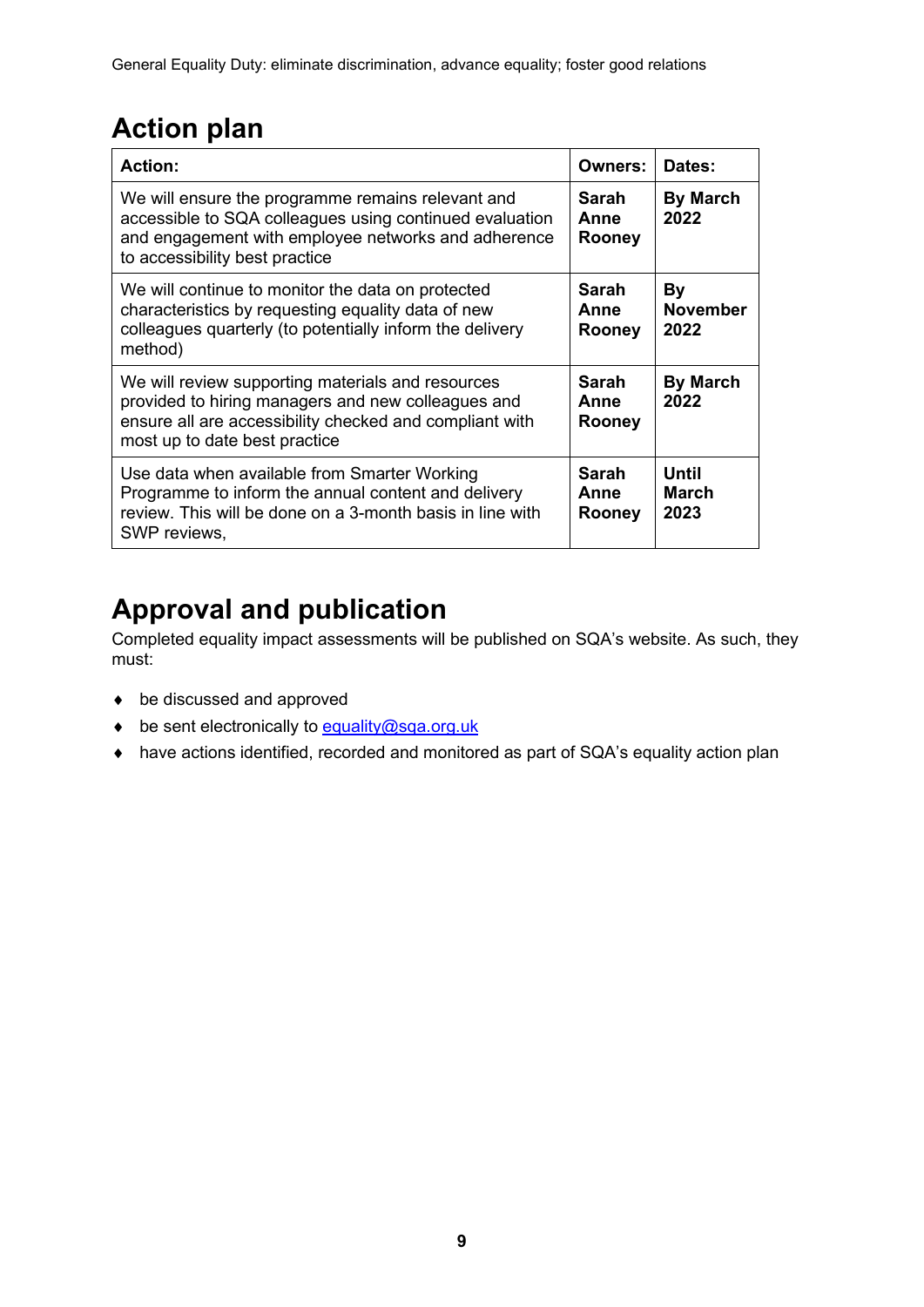# **Summary of the Public Sector Equality Duty (PSED) of the Equality Act 2010**

# **Components**

A public authority must, in the exercise of its functions, have *due regard* to the need to:

a) eliminate discrimination, harassment, victimisation and any other conduct that is prohibited by or under this Act (*Fairness*)

b) advance equality of opportunity between persons who share a relevant protected characteristic and persons who do not share it (*Opportunity*)

c) foster good relations between persons who share a relevant protected characteristic and persons who do not share it (*Respect*)

### **Due regard**

Regarding (b) *Opportunity***,** having due regard specifically involves taking steps to:

a) Remove or minimise disadvantages suffered by persons who share a relevant protected characteristic that are connected to that characteristic\*

b) Take steps to meet the needs of persons who share a relevant protected characteristic that are different from the needs of the persons who do not share it

c) Encourage persons who share a relevant protected characteristic to participate in public life or any other activity in which participation by such persons is disproportionately low

Regarding (c) *Respect*, having due regard specifically involves taking steps to:

a) Tackle prejudice

b) Promote understanding

\*Due regard comprises two linked elements: proportionality and relevance. The weight that public authorities give to equality should be proportionate to how relevant a particular function is to equality. In short, the more relevant a policy, procedure or practice is to equality and people, then the greater the regard that should be paid.

## **Protected characteristics**

The protected characteristics are:

- ♦ Age
- ♦ Marriage and Civil Partnership\*\*
- ♦ Religion or Belief
- ♦ Disability
- ♦ Pregnancy and Maternity
- $\bullet$  Sex